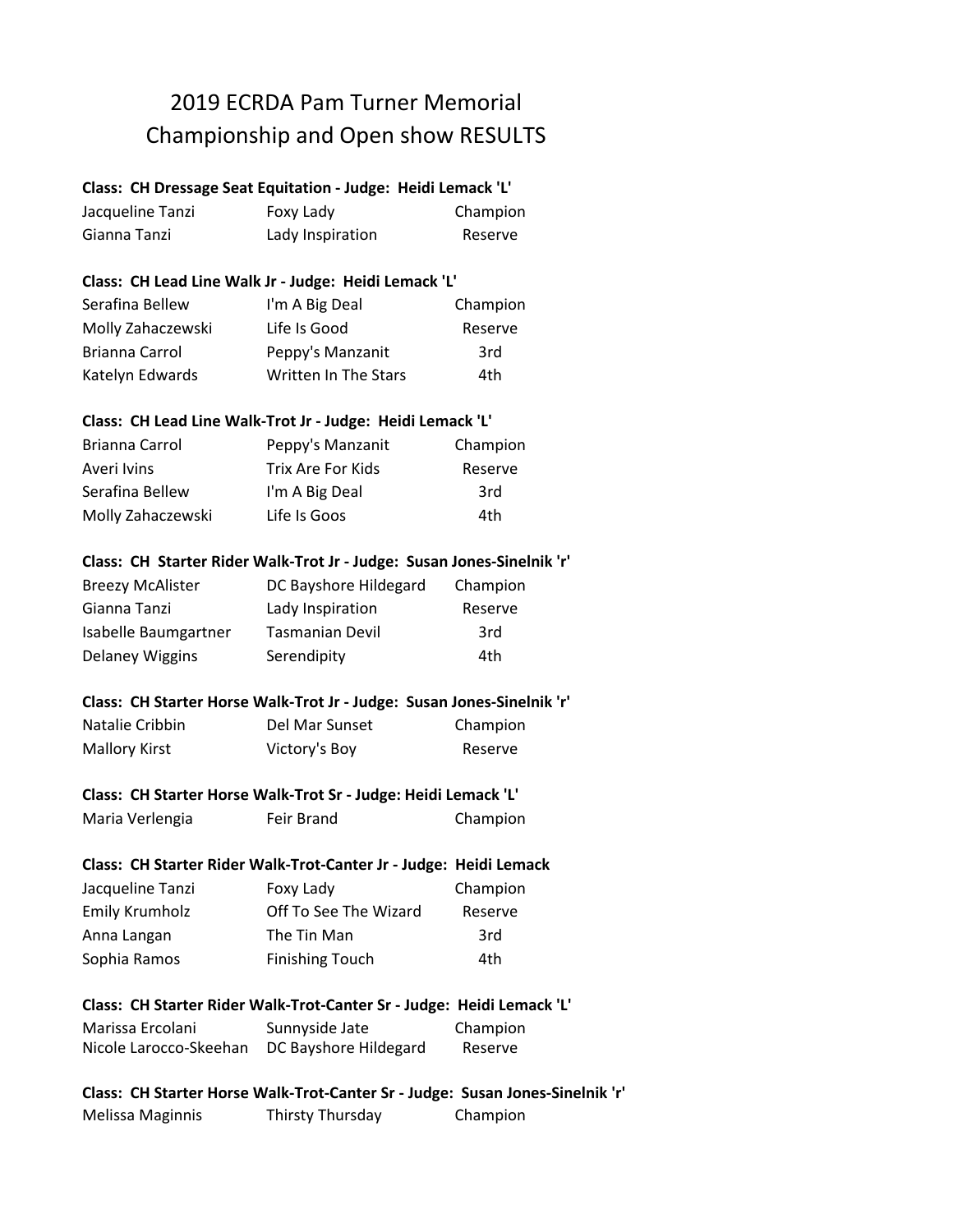| Sarah Breen | <b>Sunday Prohibition</b> | Reserve |
|-------------|---------------------------|---------|
|-------------|---------------------------|---------|

#### **Class: CH Training Level Jr - Judge: Heide Lemack 'L'**

| Lexi Neckritz        | Maldini                     | Champion |
|----------------------|-----------------------------|----------|
| Aidan Short          | <b>Brilliant Disguise</b>   | Reserve  |
| <b>Emily Edwards</b> | <b>Written In The Stars</b> | 3rd      |
| Cheyenne Lord        | Bonjour Cadeau              | 4th      |
| Jordyn Massaro       | Trix Are For Kids           | 5th      |
| Kacie Kershaw        | <b>Holy Patron</b>          | 6th      |
| Giana Rivera         | Mr. Murphy Jac              | 7th      |
| Marley McCourt       | The Tin Man                 | 8th      |

#### **Class: CH Training Level Sr - Judge: Susan Jones-Sinelnik 'r"**

| Jessica Barreto | My Cousin Vinny | Champion |
|-----------------|-----------------|----------|
| Alie Kerney     | Matrix          | Reserve  |
| Kathryn Nelson  | Moonshine       | 3rd      |
| Kim Magaraci    | Lilac Wine      | 4th      |
| David Bierly    | Dance For Joe   | 5th      |

#### **Class: CH Training Level Sr Having Shown > 2nd Level**

| Allison Shiffer   | Summer Sands   | Champion |
|-------------------|----------------|----------|
| George Rickabaugh | Shall We Dance | Reserve  |

## **Class: CH Training Level MFS Sr - Judge: Susan Jones-Sinelnik 'r'**

| Melissa Tomasello<br>Lance | Champion |
|----------------------------|----------|
|----------------------------|----------|

## **Class: CH Training Level Pas de Deux - Judge: Heide Lemack 'L'**

| Kim Magaraci  | Lilac Wine          | Champion |
|---------------|---------------------|----------|
| Lorelei Short | <b>Wiley Coyote</b> |          |

#### **Class: CH First Level Jr - Judge: Susan Jones-Sinelnik 'r'**

| Lorelei Short  | Wiley Coyote         | Champion |
|----------------|----------------------|----------|
| Sarah Donnelly | Don't Call Me Junior | Reserve  |

#### **Class: CH First Level Sr - Judge: Susan Jones-Sinelnik 'r'**

| Lauren Budden        | AM Start Of The Sea | Champion |
|----------------------|---------------------|----------|
| Karen Van Ness       | State of Mind       | Reserve  |
| Kathryn Nelson       | For Pete's Sake     | 3rd      |
| Mary Beth Baur-Baker | Rose Royce          | 4th      |
| Melissa Maginnis     | All That's Wild     | 5th      |
| Paula Zimmerli       | Just The One        | 6th      |
| Melissa Tomasello    | Lance               | 7th      |

## **Class: CH First Level Sr Having Shown > 2nd Level - Judge: Susan Jones-Sinelnik 'r'**

| Olivia Sanders | Bluegrass Rye | Champion |
|----------------|---------------|----------|
| Nicole Ivins   | VV Raurenga   | Reserve  |